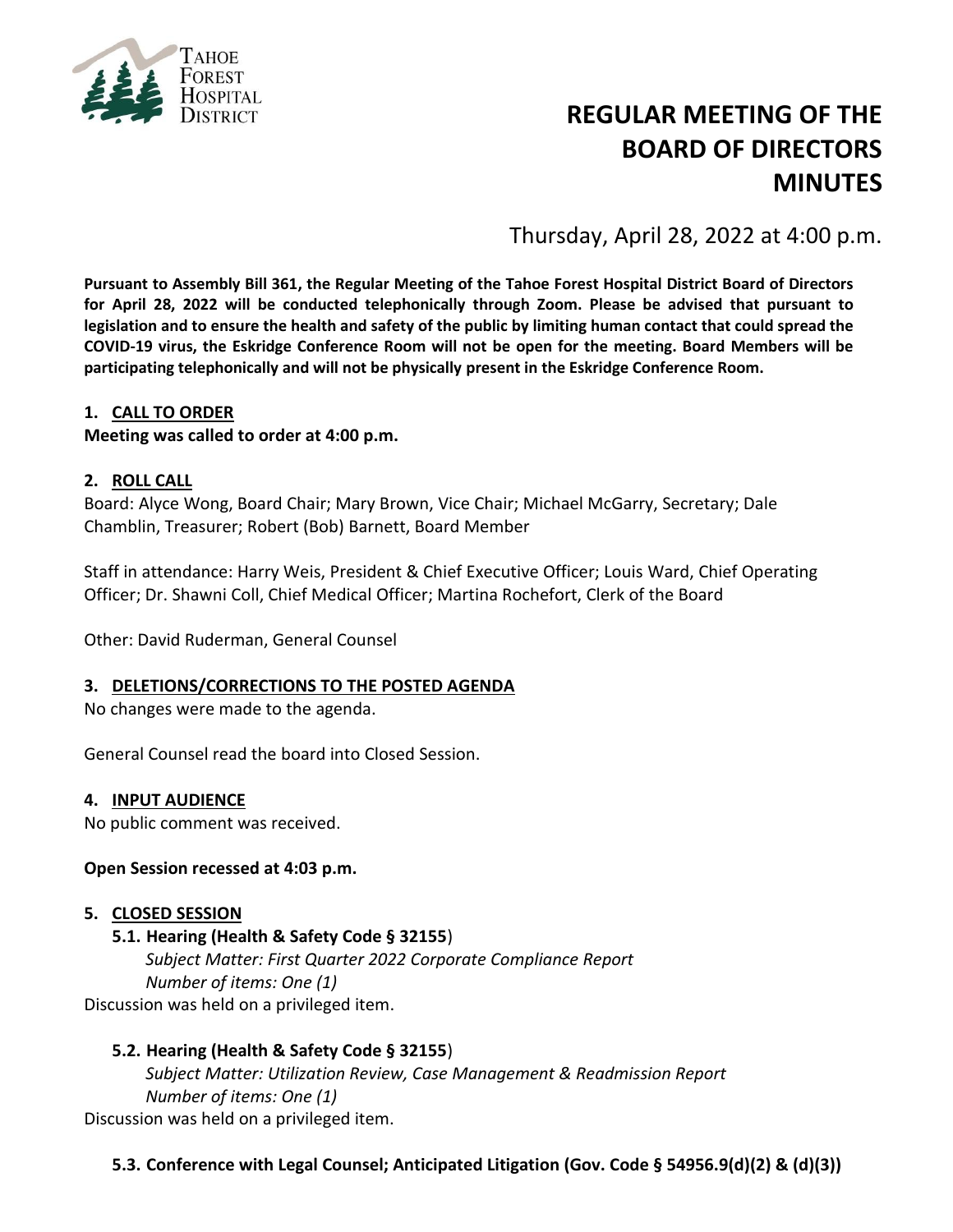*A point has been reached where, in the opinion of the Board on the advice of its legal counsel, based on the below-described existing facts and circumstances, there is a significant exposure to litigation against the District.*

*Number of Potential Cases: One (1)*

*Facts Receipt of Claim pursuant to Tort Claims Act or other written communication threatening litigation (copy available for public inspection in Clerk's office). (Gov. Code § 54956.9(e)(3))*

*Name of Person or Entity Threatening Litigation: JM Streamline, Inc., dba Streamline Construction* Discussion was held on a privileged item.

**5.4. Conference with Legal Counsel; Anticipated Litigation (Gov. Code § 54956.9(d)(2) & (d)(3))** *A point has been reached where, in the opinion of the Board on the advice of its legal counsel, based on the below-described existing facts and circumstances, there is a significant exposure to litigation against the District.*

*Number of Potential Cases: One (1)*

*Facts and circumstances that might result in litigation but which the District believes are not yet known to potential plaintiff or plaintiffs. (Gov. Code § 54956.9(e)(1))* Discussion was held on a privileged item.

#### **5.5. Conference with Labor Negotiator (Gov. Code § 54957.6**)

*Name of District Negotiator(s) to Attend Closed Session: Alex MacLennan Employee Organization(s): Employees Association and Employees Association of Professionals*

Discussion was held on a privileged item.

#### **5.6. Approval of Closed Session Minutes**

3/24/2022 Regular Meeting Discussion was held on a privileged item.

#### **5.7. TIMED ITEM – 5:30PM - Hearing (Health & Safety Code § 32155**)

*Subject Matter: Medical Staff Credentials* Discussion was held on a privileged item.

#### **6. DINNER BREAK**

## **7. OPEN SESSION – CALL TO ORDER**

**Open Session reconvened at 6:00 p.m.**

#### **8. REPORT OF ACTIONS TAKEN IN CLOSED SESSION**

General Counsel noted the Board of Directors considered seven items in Closed Session. There was no reportable action on items 5.1. and 5.2. On item 5.3., the Board of Directors approved rejection of the claim of Streamline Construction for a vote of 5 to 0. The claim relates to alleged damages arising out of construction projects.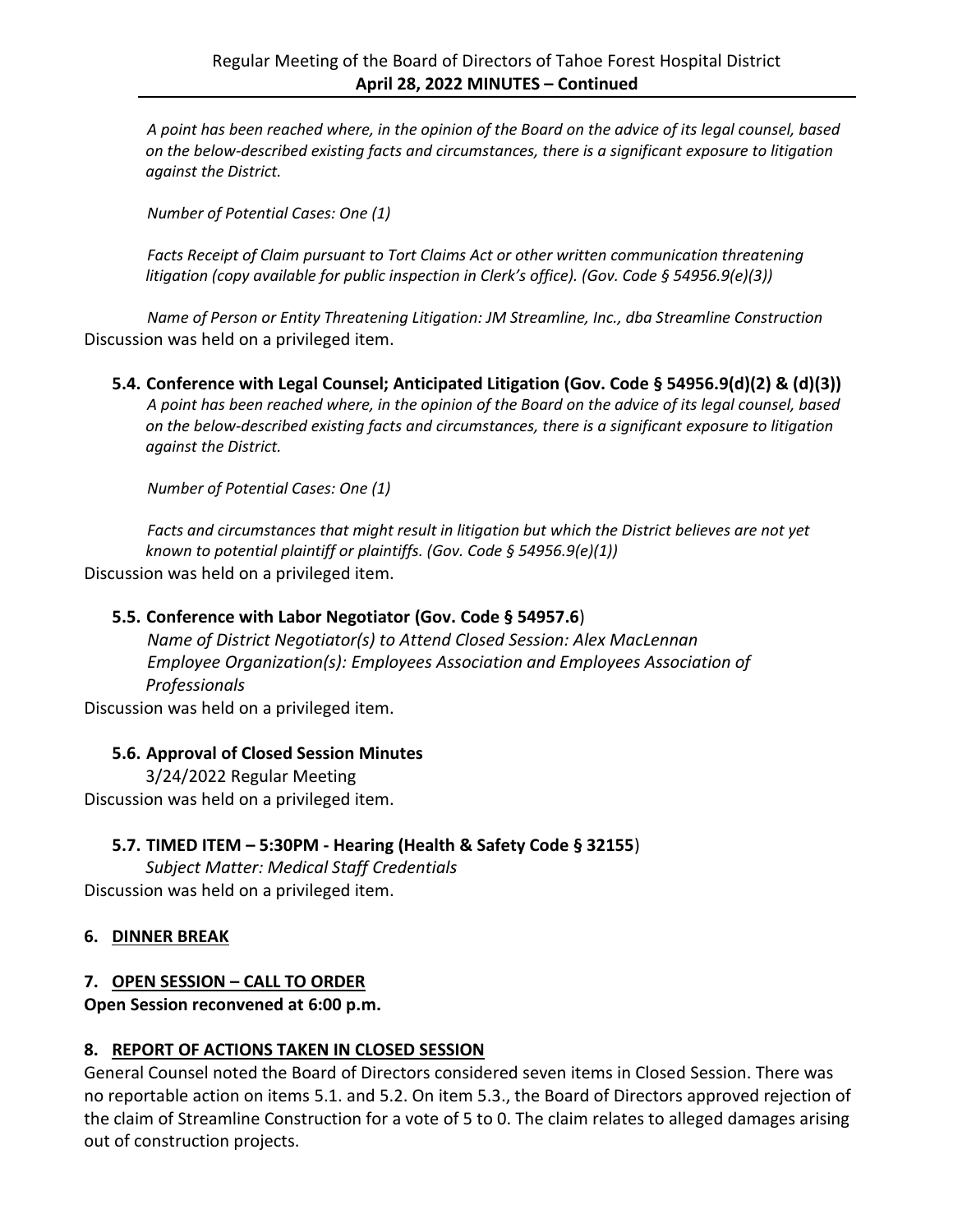On item 5.4., the Board of Directors approved a settlement to potential litigation with Alliance Physical Therapy Group and authorized the President and CEO to sign on a vote 5 to 0. The settlement allows for early termination of the Hospital Staffing and Management Services Agreement between Tahoe Forest and Alliance, which was otherwise set to expire April 30, 2023. Under the settlement, Alliance will allow Tahoe Forest Hospital District to hire specified Alliance employees providing services to Tahoe Forest in exchange for Tahoe Forest's separation payment to Alliance in the amount of \$1,064,218.00.

Item 5.5. had no reportable action. Item 5.6. Closed Session Minutes was approved a 5-0 vote. Item 5.7 Medical Staff Credentials was approved on a 5-0 vote.

## **9. DELETIONS/CORRECTIONS TO THE POSTED AGENDA**

No changes were made to the agenda.

#### **10. INPUT – AUDIENCE**

No changes were made to the agenda.

## **11. INPUT FROM EMPLOYEE ASSOCIATIONS**

Public comment was received from Sonia Henry.

#### **12. MEDICAL STAFF EXECUTIVE COMMITTEE**

#### **12.1. Medical Executive Committee (MEC) Meeting Consent Agenda**

*MEC recommended the following for approval by the Board of Directors:* 

## *Privileges with Changes*

*Emergency Medicine Privilege Form, Add ATLS Requirements*

*Policies with Changes*

- *Professionalism Policy, MSGEN1*
- *Peer Review Policy, MSGEN-1401*
- *Well Being Policy, MSGEN-9*
- *Fitness for Duty Policy, MSGEN-4*

*Changes to Medical Staff Rules and Regulations*

 *Medical Staff Rules and Regulations (Addition of the Leadership Council Committee (LCC))*

*New Policies*

*Code 250 - Hospital Emergency Response Team, AGOV-2201*

Dr. Johanna Koch, Vice Chief of Staff, presented the Medical Executive Committee Consent Agenda. Discussion was held.

**ACTION: Motion made by Director Brown, to approve the Medical Executive Committee Consent Agenda as presented, seconded by Director Barnett. Roll call vote taken. Barnett – AYE Chamblin – AYE McGarry – AYE Brown – AYE**

**Wong – AYE**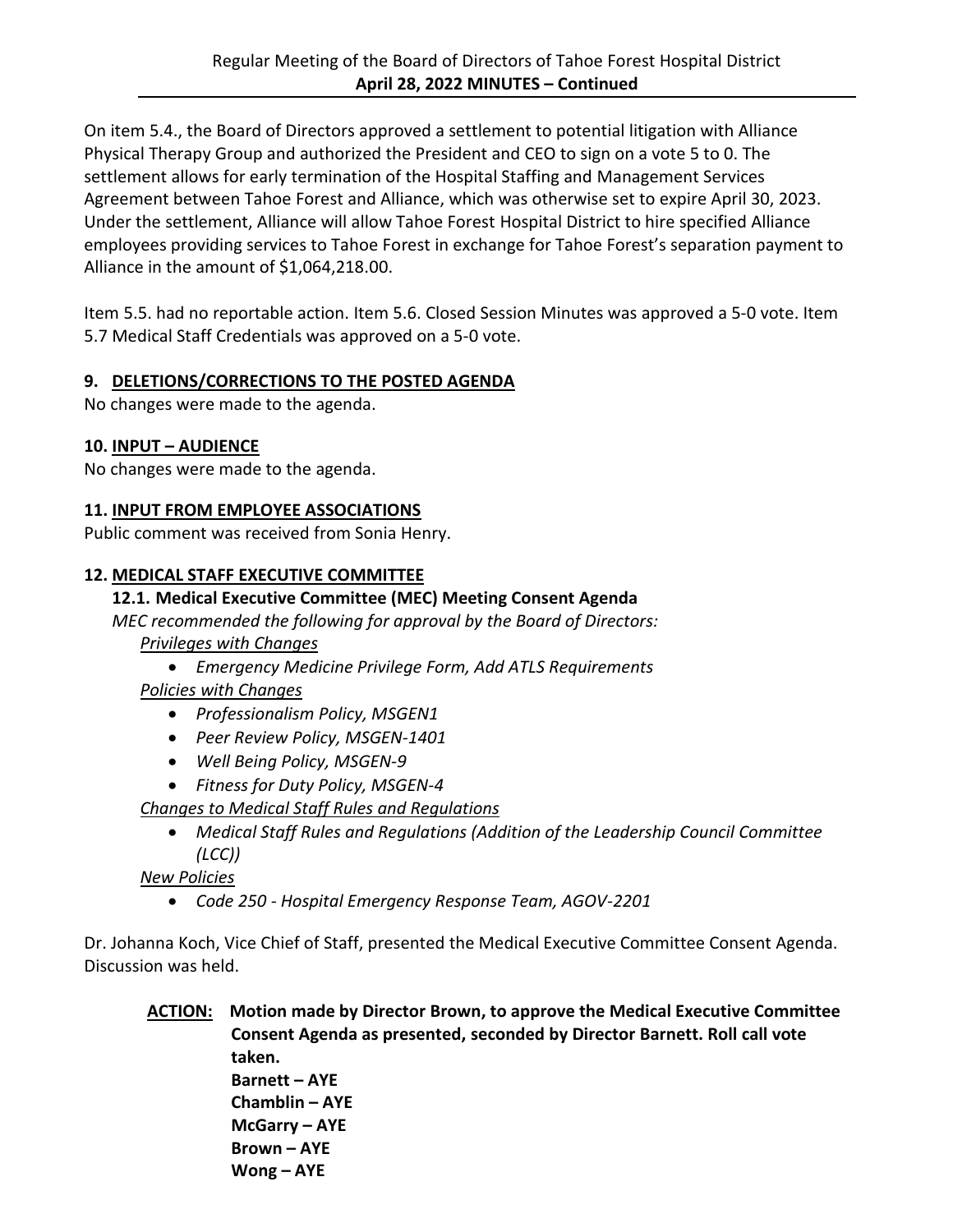## **13. CONSENT CALENDAR**

## **13.1. Approval of Minutes of Meetings**

**13.1.1.** 03/24/2022 Regular Meeting

## **13.2. Financial Reports**

**13.2.1.** Financial Report – March 2022

## **13.3. Board Reports**

**13.3.1.** President & CEO Board Report

**13.3.2.** COO Board Report

**13.3.3.** CNO Board Report

**13.3.4.** CIIO Board Report

**13.3.5.** CMO Board Report

## **13.4. Approve Resolution for Continued Remote Teleconference Meetings**

**13.4.1.** Resolution 2022-09

## **13.5. Approve First Quarter 2022 Corporate Compliance Report**

**13.5.1.** First Quarter 2022 Corporate Compliance Report

## **13.6. Approve Revised Board Policies**

**13.6.1.** Emergency On-Call Policy, ABD-10

**13.6.2.** Onboarding and Continuing Education of Board Members, ABD-19

**ACTION: Motion made by Director McGarry, to approve the Consent Calendar as presented, seconded by Director Barnett. Roll call vote taken. Barnett – AYE Chamblin – AYE McGarry – AYE Brown – AYE Wong – AYE**

# **14. ITEMS FOR BOARD ACTION**

# **14.1. Resolution 2022-10**

The Board of Directors considered approval of a resolution determining to consolidate the Hospital District General Election with the Statewide General Election and authorizing the canvass of returns by the respective Boards of Supervisors of Placer and Nevada Counties, California. Discussion was held.

# **ACTION: Motion made by Director Barnett, to approve Resolution 2022-10 as presented, seconded by Director Brown. Roll call vote taken.**

**Barnett – AYE Chamblin – AYE McGarry – AYE Brown – AYE Wong – AYE**

## **15. ITEMS FOR BOARD DISCUSSION**

**15.1. Board Education 15.1.1. Population Health Part Two: Applying Population Health Tools**